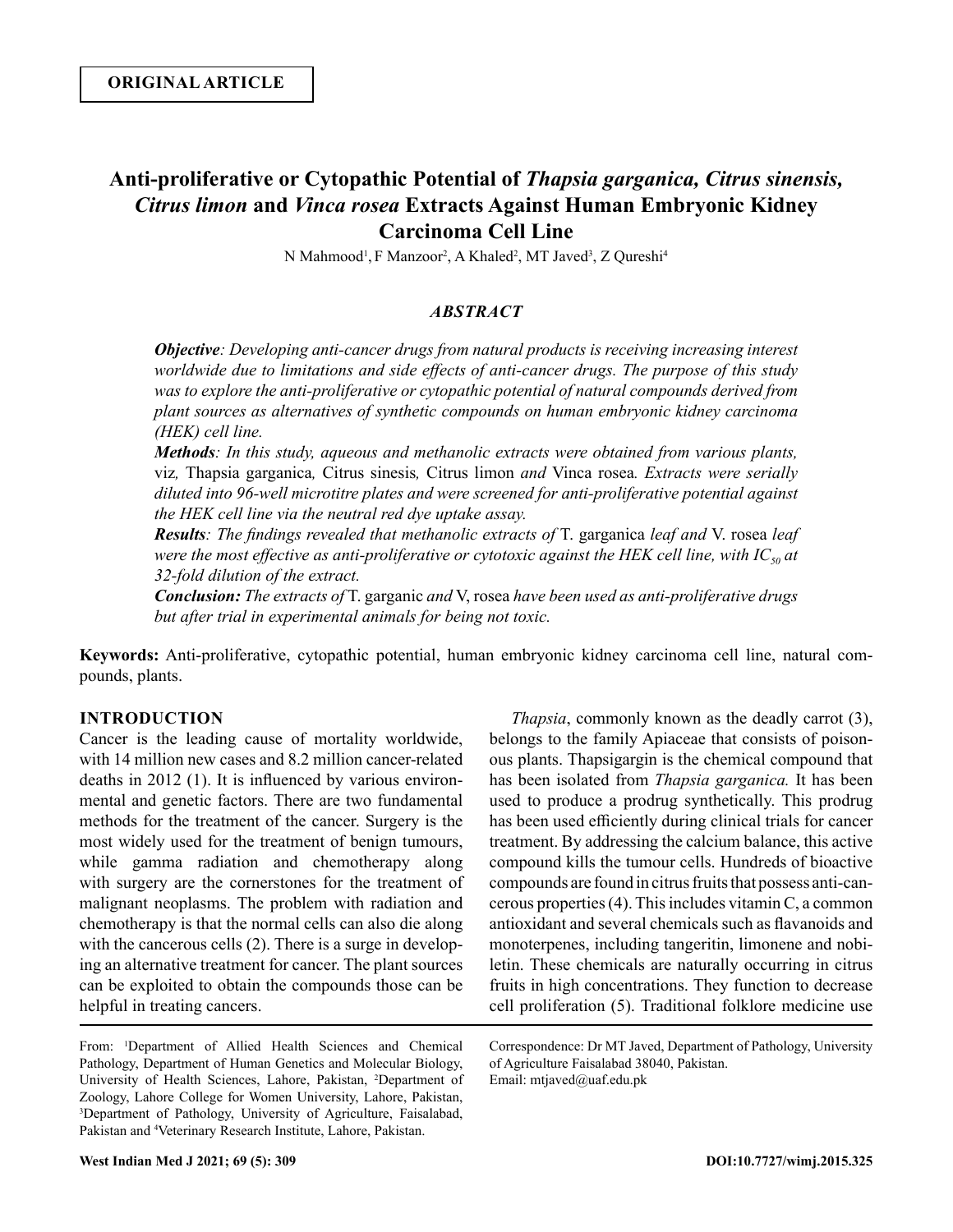the leaf extracts of plant *Catharanthus roseus* for the treatment of diabetes. Vinblastine and vincristine are complex indole alkaloids also discovered and isolated from *C. roseus*. They are used in the treatment of various cancers. These compounds are structurally similar but they differ in their toxic properties and the type of tumour they affect (6). The extracts have depicted significant anti-cancer activity against various cell types (7). Plants have always been an important source of traditional and modern medicine (8). Medicinal plants are an important source of life-saving drugs for the majority of the world's population. Some of these plants exhibit magnificent anti-proliferative or anti-cancer properties. In Pakistan, however, there is not much work regarding the anti-proliferative properties of plant extracts except a few. Therefore, the present study was planned to identify the significant anti-proliferative potentials of plant extracts. Human embryonic kidney (HEK) carcinoma cells, also often referred to as HEK 293, 293 cells or HEK cells, are a specific cell line originally derived from HEK cells grown in tissue culture. HEK 293 cells are very easy to grow and transfect very readily and have been widely used in cell biology research for many years. In the present study, extracts of commonly available medicinal plants such as *T. garganica* leaf, stem and delicate stem, orange and lemon peel and *Vinca rosea* leaf were used to find the anti-proliferative potentials or cytopathic effects against the HEK cell line. The objectives of the study were to optimize the bioassay condition of natural extracts isolated from *Citrus limon*  (lemon peel), *Citrus sinensis* (orange peel), *T. garganica* and *V. rosea* and to determine the inhibitory concentration (IC 50) by using HEK carcinoma cell line.

# **MATERIALS AND METHODS**

# **Collection of explants**

The explants of the study were collected from various sources. *Vinca rosea* was collected from the botanical gardens of Lahore College for Women University Lahore (LCWU). Citrus plants, namely oranges and lemon, were collected in large number from the fruit shop at LCWU. *Thapsia garganica* was collected from Margalla Hills Islamabad. The leaves of *V. rosea* were removed and washed thoroughly, and were dried completely. The powder was prepared in a grinder. The citrus plants, oranges and lemons, were properly washed to remove any dust and peel was removed. All fibres attached to the peel were carefully removed, were dried under shade and ground into a fine powder. The *T. garganica* leaves

and stem were used after proper washing and adopting the same method as described above.

# **Preparation of plant extract**

All powdered plant samples (*V. rosea*, *C. limon*, *C. sinensis* and *T. garganica* leaf, stem and delicate stem) were separately blended with water for preparing a water extract. For this purpose, 1 g of powdered plant sample was blended with 3 ml of sterile distilled water. For methanol extraction, all the powdered plant was blended with the methanol for preparing methanolic extracts. For this purpose, 1 g of powdered plant sample was blended with 3 ml of pure methanol and stored in the Eppendorf tubes at  $-20^{\circ}$ C. The tubes were properly labelled during the storage. The extracts were removed from the Eppendorf tubes with the help of a sterile syringe. Separate syringe was used for separate extracts. The needle was removed and the syringe was attached to the microfilter. For each extract, a separate microfilter was used. Carefully, the syringe was pressed so that the liquid came out drop by drop. It was stored in sterile Eppendorf tubes. All processes were carried out in laminar flow hood. The tubes were labelled and stored in a freezer at –20°C.

# **Culturing of HEK cell line**

# *(i) Propagation of cell line*

# *(A) Preparation of GMEM (1 l)*

Approximately 12.3 g of Glasgow Modified Essential Medium (GMEM) prepared powder was dissolved in 800 ml distilled water. After dissolving, 3.75 g/L of NaHCO<sub>3</sub> (sodium bicarbonate) was added. Then  $1 \text{ ml/L}$ of penicillin, 1 cm2 /L streptomycin and gentamycin were added to the mixture. The mixture was placed on a stirrer for half an hour, and pH was adjusted to 5. Before use in cell culture, 10% (100 ml) of 29.5 g/L tryptose phosphate broth and 10% foetal calf serum were added to the medium which was incubated until required.

# *(B) Method for cell propagation*

The frozen cell line was placed into the beaker of water. The beaker was then placed into the water bath at 37°C to maintain temperature. As soon as the vial started to melt, it was poured into a centrifuge tube. Then, 10 ml of growth medium GMEM (10% calf serum) was added dropwise into the tube. The cells were centrifuged at 1000–1200 RPM for 5–10 minutes. This process was repeated once. The supernatant was discarded and 1–1.5 ml of the medium was used to suspend the pellet after which it was added into a Roux bottle. The 10–15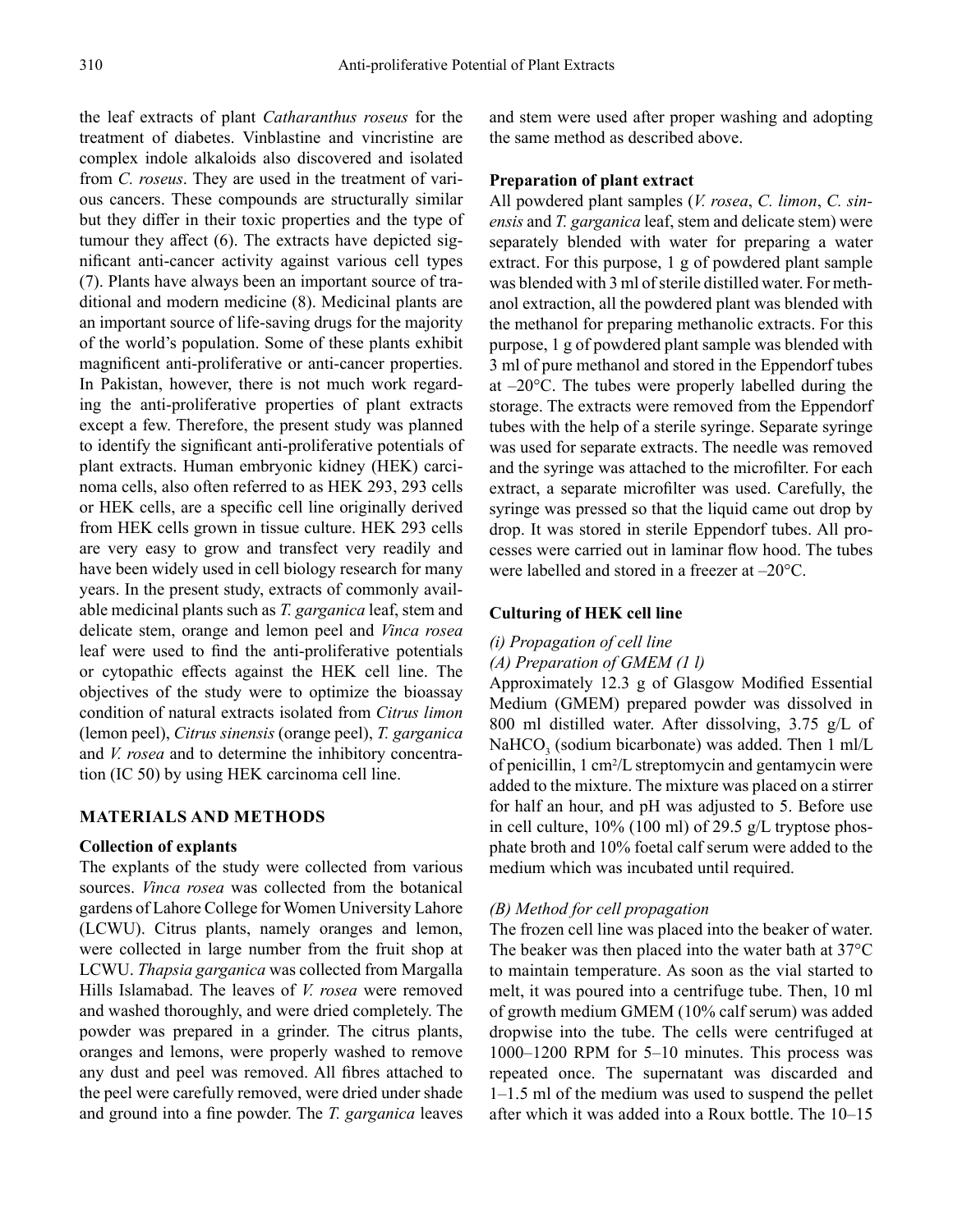ml of the medium was added to cover the bottom layer of the bottle after which the cells were incubated for 48 to 72 hours.

# *(ii) Cell splitting*

*Preparation of phosphate-buffered saline (g/L)*

# Solution A

NaCl: 8 g, KCl: 0.2 g, Na<sub>2</sub>HPO<sub>4</sub>⋅7H<sub>2</sub>O: 2.17, Na<sub>2</sub>HPO<sub>4</sub>⋅2H<sub>2</sub>O: 1.44 g, Na<sub>2</sub>HPO<sub>4</sub>⋅7H<sub>2</sub>O anhydrous: 1.15 g,  $KH_2PO_4$ : 0.2 g.

# Solution B

CaCl<sub>2</sub>: 0.1 g, CaCl<sub>2</sub>⋅2H<sub>2</sub>O: 0.134 g, MgCl<sub>2</sub>⋅6H<sub>2</sub>O: 0.1 g.

### Solution C

Penicillin (100 000 IU), streptomycin (0.1 ml), double distilled water (1000 ml).

Solution A was dissolved in 800 ml double distilled water, solution B was dissolved in 100 ml double distilled water and solution C was dissolved in 100 ml double distilled water. Solutions B and C were added to solution A slowly with constant stirring. Antibiotics were added. The solution was sterilized by filtration through a 0.2-µm filter after which a sterility test was carried out. The solution was stored at 8°C.

#### *Preparation of 0.25% trypsin*

The following chemicals were used to prepare the 0.25% trypsin solution: NaCl (8 g), KCl (0.2 g), NaHPO<sub>4</sub>∙7H<sub>2</sub>O  $(2.183 \text{ g})$ , KH<sub>2</sub>PO<sub>4</sub> $(0.2 \text{ g})$ , trypsin  $(2.5 \text{ g})$ , penicillin  $(100 \text{ g})$ 000 IU), streptomycin (0.1 ml), deionized water (1000 ml). Each ingredient was dissolved in deionized water in the given order. The trypsin solution was placed on a magnetic stirrer, and the solution was stirred for an hour after which it was filtered into a glass bottle and was checked for sterility as described by The International Pharmacopoeia and was stored at 4°C.

# *Preparation of 2% versene (ethylenediaminetetraacetic acid) solution*

The following chemicals were used to prepare the 0.25% trypsin solution: NaCl  $(8 g)$ , KCl  $(0.2 g)$ , Na<sub>2</sub>HPO<sub>4</sub>  $(1.15$ g),  $KH_2PO_4(0.2 g)$ , EDTA disodium salt (22.1 g), phenol red (1 g). All the reagents were dissolved in deionized water, and volume was made up to 1000 ml. The solution was distributed in 100 ml volume screw capped bottles and was autoclaved at 121°C for 15 minutes and stored at 4°C.

# *Method for cell splitting*

Cells were rinsed with phosphate-buffered saline (PBS) by adding 10 ml of PBS to the Roux bottles. One to four drops of versene solution were added to the 0.1 ml trypsin solution to make the trypsin versene solution. This solution was added to the PBS solution. Roux bottles were incubated with a trypsin versene solution for 1–2 minutes. When cells were visible on the bottom surface of the bottle, 20 ml GMEM medium was added. Approximately 10 ml was added to one bottle, while the remaining 10 ml was added into another. Both flasks were incubated at 37°C for 48 hours for cell growth.

### *Preparation of a cell suspension*

Approximately 50 ml cell suspension was prepared. First, the old media was washed out of the flasks with dense cell growth. About 10 ml of PBS was added into the flasks after which they were incubated at room temperature for 3–4 minutes. The PBS was washed out and 1% trypsin, 0.5% versene solution (made from stock 2.5:2%) was added. This allowed the detachment of cells from the surface monolayer, and from each other. The 6–8 ml of medium was added into each flask, after which the medium from all flasks was transferred into a falcon tube. The volume was made up to 50 ml by adding GMEM suspension.

# *Determination of anti-cancerous potential of natural extracts absorbance before analysis*

In an Eppendorf tube, about 100 µL cell suspension was added to  $100 \mu L$  neutral red dye solution. The Eppendorf tube was incubated at room temperature for 30 minutes, after which it was centrifuged for 3 minutes at 7000 rpm. The supernatant was discarded and about 100 µL acidified ethanol was added to the pellet. The tube was incubated for 5 minutes at room temperature after which it was centrifuged at 8000 rpm for 3 minutes. The supernatant was transferred in a fresh Eppendorf tube and absorbance was checked at 540 nm.

### *Cell viability and anti-proliferative analysis*

Plant extracts were centrifuged at 7000 rpm for 2–3 minutes to remove any precipitates formed during freezing. In a 96-well microtitre plate, 100 µL GMEM medium was added to the first 10 wells. Then, 100 µL of the respective plant extract was dispensed into the 3<sup>rd</sup> well  $(C3)$  and was serially diluted till the 10<sup>th</sup> well  $(C10)$  each by 2-fold dilution. This was done repeatedly for all the other extracts. Then, about 100 µL of cells from the cell suspension was pipetted into each well from C1 to C10.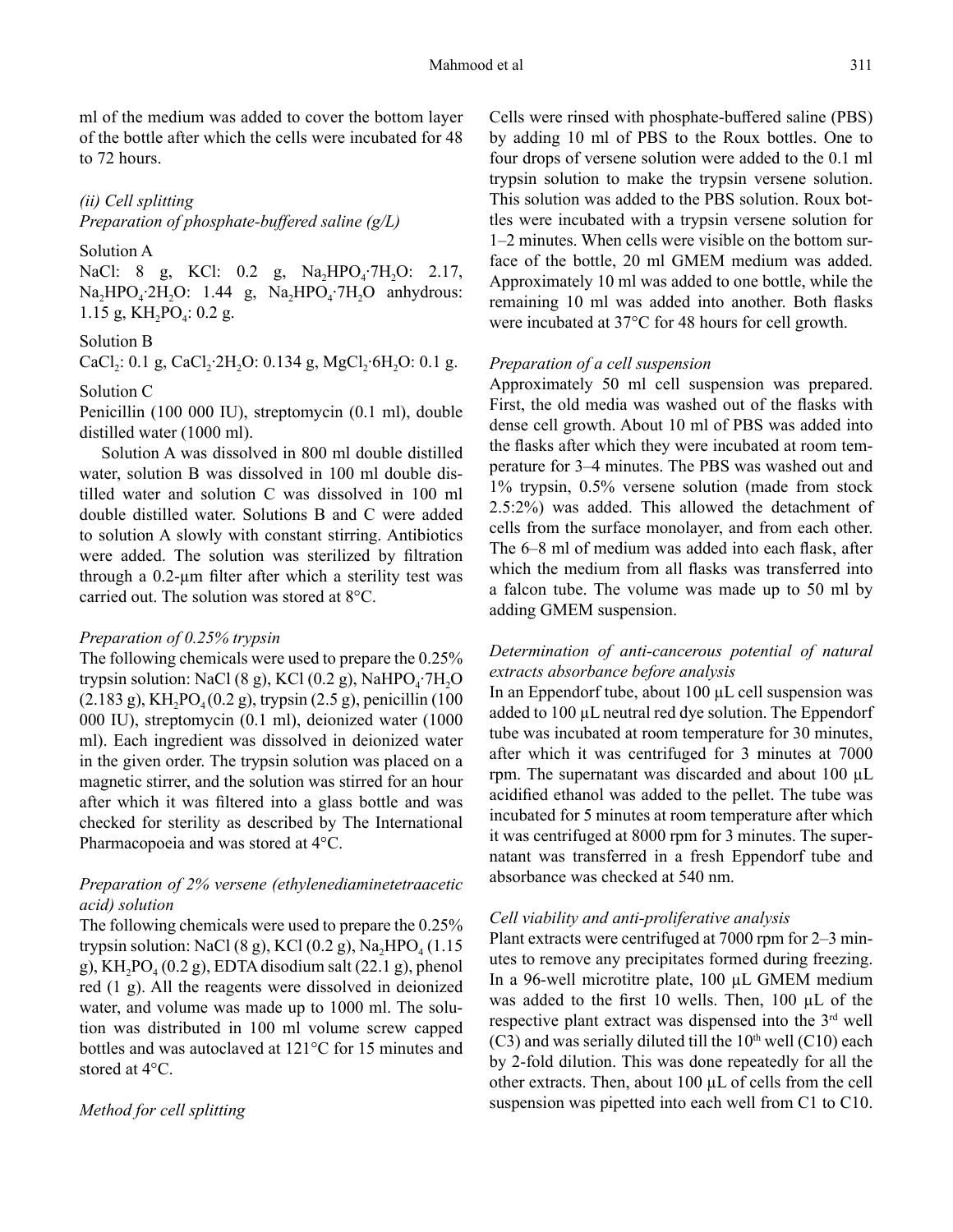Cells were checked under an inverted microscope to check for contamination. The plates were then incubated for 48 hours in a  $CO<sub>2</sub>$  incubator with adequate conditions (37 $\degree$ C, 5% CO<sub>2</sub>, 95% atmosphere). The 50 ml neutral red dye medium (40 mg neutral red) was prepared and incubated at the same temperature as the cells.

#### *Morphological examination of treated cells*

After 48 hours of incubation, plates were washed with PBS and were subjected to microscopic evaluation under an inverted microscope to ensure that they have not been contaminated and to analyse the density of live cells with an increase in the dilution of extracts.

### *Neutral red uptake assay*

The neutral red dye medium was centrifuged at 1800 RPM for 10 minutes to remove any precipitated dye crystals. The medium was decanted out of cells, after which the wells were washed with 0.5× PBS by immersing the wells with PBS followed by gentle tapping. The 100 µL of red dye was added to each well after which the plates were incubated for 2 hours at 37°C. The red dye was then removed from the wells and plates were washed as done previously with PBS. The plates, after being washed with PBS, were analysed under an inverted microscope to study the morphological changes with the increase in dilutions of every extract, with reference to the control. Then, about 150 µL of acidified ethanol was added to each well and the plate was rapidly shaken to allow the ethanol to remove the dye and form a homogeneous solution. Absorbance was checked at 540 nm using a microtitre plate reader.

# *Cell viability analysis*

The absorbance of samples recorded at 540 nm was used to deduce the percentage of viable cells. This was done by determining the  $IC_{50}$  using the equation.

Percentage of viable cells  $=$  Average no of viable cells (absorbance) in each well/Average no of cells (absorbance) in control  $\times$  100.

The fold dilutions and absorbance that showed 50% viable cells were indicative of the  $IC_{50}$  value for that specific extract. The  $IC_{50}$  values for every extract were plotted against their respective absorbance with reference to a consensus controls. The results at the highest fold dilution would mean the most effective extract with respect to their abilities to inhibit cancer cell growth.

The anti-proliferative effect of the extracts was analysed by culturing the HEK cell line with the extract and analysing the effects morphologically. The amount of viable cells was then determined by the neutral red uptake assay. The extracts were seeded with the cell line and were incubated in a CO<sub>2</sub> chamber for 48 hours. After incubation of plates for 48 hours, cells were washed with PBS, which was used to dissociate dead cells. Live cells were observed under an inverted microscope to analyse the morphological changes in every well as the dilution of the extract increased.

#### **RESULTS**

The cell growth patterns were similar in all cells treated with the extracts, as with an increase in the dilution of the extract, the cell growth started to decrease. There was a slight change in the shape of the HEK cells. This was observed in both control wells and in the experimental wells. However, no contamination was present and cells remained attached to the monolayer even after washing with PBS.

The density of cells in control wells, those treated with *T. garganica* and orange extracts were greater than the density of cells treated with other extracts. Cell viability in wells at the zero-fold dilution was less than 20% in water extracts of *T. garganica* leaves, citrus lemon peel and *V. rosea* leaf, while it was between 20% and 30% for other water extracts (Table). Similarly, cell viability was less than 20% for methanolic extracts of *T. garganica* stem, *Citrus lemon* peel and *V. rosea* leaf, while it was between 20% and 30% for other methanolic extracts. The results of water extracts revealed 50% or higher cell viability in experimental extracts at 8-fold (*T. garganica* stem), 16-fold (*T. garganica* delicate stem, *C. sinensis* peel, *V. rosea* leaf) and 32-fold (*T. garganica* leaf, Citrus lemon peel) dilution. The methanolic extract revealed 50% higher cell viability in experimental extracts at 32-fold (*T. garganica* stem, *C. sinensis* peel) and 64-fold (*T. garganica* leaf, *T. garganica* delicate stem, *C. limon* peel, *V. rosea* leaf) dilutions (Table).

### **DISCUSSION**

Cancer is a serious disease condition that can affect any part of the body. The most common types of cancers are colon, lung, stomach, liver and breast. There is a difference in the most frequent types of cancers among men and women. About 70% of all cancer deaths in 2008 occurred in low- and middle-income countries. Deaths from cancer are projected to continue rising, with an estimated 13.1 million deaths in 2030 (9). Natural extracts in the form of infusions, herbal medicines and decoctions have been used traditionally for several years for the treatment of various infectious diseases. Plant extracts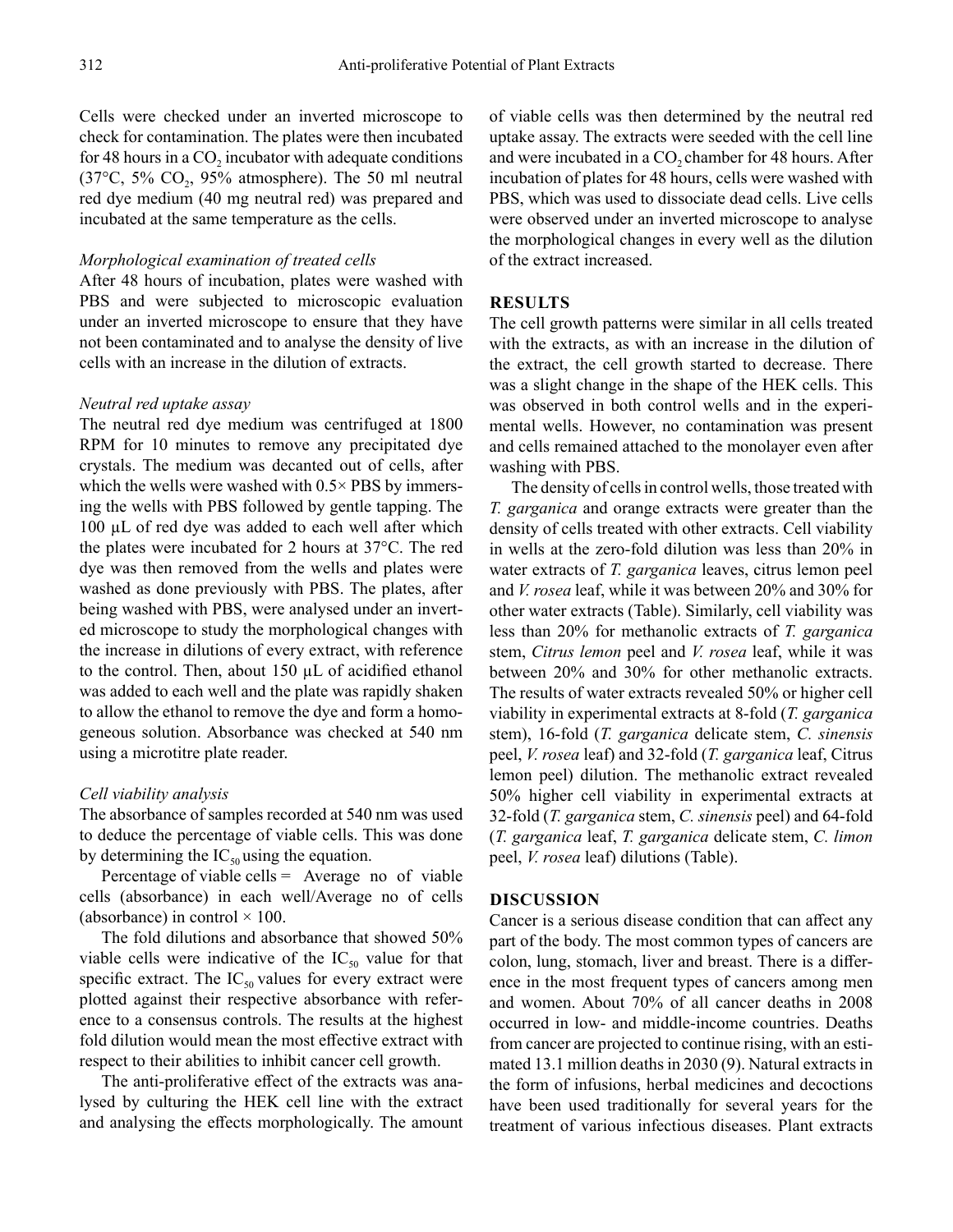| <b>Solvent</b> | Plant                       | <b>Explants</b> | <b>Fold dilution</b> |                 |                 |                 |                  |                  |                 | Control |
|----------------|-----------------------------|-----------------|----------------------|-----------------|-----------------|-----------------|------------------|------------------|-----------------|---------|
|                |                             |                 | $\overline{0}$       | $\overline{c}$  | $\overline{4}$  | 8               | 16               | 32               | 64              |         |
| Water          | Thapsia<br>garganica        | Leaf            | 0.04<br>(23)         | 0.042<br>(24.8) | 0.069<br>(40.8) | 0.069<br>(40.8) | 0.078<br>(46.1)  | 0.1<br>(59.1)    | 0.14<br>(82.8)  | 0.169   |
|                |                             | Stem            | 0.024<br>(15)        | 0.044<br>(25)   | 0.06<br>(37.5)  | 0.068<br>(50)   | 0.088<br>(55)    | 0.1<br>(62.5)    | 0.13<br>(81.3)  | 0.16    |
|                |                             | Delicate stem   | 0.045<br>(26.4)      | 0.052<br>(30.5) | 0.06<br>(35.2)  | 0.068<br>(40)   | 0.088<br>(51.7)  | 0.1<br>(58.8)    | 0.13<br>(76.4)  | 0.17    |
|                | Citrus sinensis Peel        |                 | 0.041<br>(25)        | 0.044<br>(27.5) | 0.063<br>(39.3) | 0.068<br>(42.5) | 0.081<br>(50.6)  | 0.12<br>(75)     | 0.14<br>(87.5)  | 0.16    |
|                | Citrus<br>limon             | Peel            | 0.024<br>(15)        | 0.042<br>(26.2) | 0.066<br>(41.2) | 0.068<br>(42.5) | 0.078<br>(48.75) | 0.12<br>(75)     | 0.15<br>(93)    | 0.16    |
|                | Vinca<br>rosea              | Leaf            | 0.02<br>(13.3)       | 0.04<br>(26)    | 0.067<br>(44.6) | 0.069<br>(46)   | 0.088<br>(58.6)  | 0.12<br>(80)     | 0.13<br>(86.6)  | 0.15    |
| Methanol       | <b>Thapsia</b><br>garganica | Leaf            | 0.046<br>(29.2)      | 0.048<br>(30.5) | 0.05<br>(31.8)  | 0.064<br>(40.7) | 0.068<br>(43.3)  | 0.0712<br>(45.3) | 0.15<br>(95.5)  | 0.157   |
|                |                             | Stem            | 0.026<br>(16.3)      | 0.036<br>(22.5) | 0.047<br>(29.3) | 0.064<br>(40)   | 0.066<br>(41.25) | 0.0812<br>(51.2) | 0.12<br>(75)    | 0.16    |
|                |                             | Delicate stem   | 0.046<br>(25.5)      | 0.056<br>(31.1) | 0.067<br>(37.2) | 0.068<br>(37.7) | 0.069<br>(38.3)  | 0.0812<br>(45.1) | 0.16<br>(88)    | 0.18    |
|                | Citrus sinensis Peel        |                 | 0.036<br>(22.5)      | 0.046<br>(28.7) | 0.057<br>(35.6) | 0.064<br>(40)   | 0.067<br>(40)    | 0.082<br>(51.2)  | 0.13<br>(81.25) | 0.16    |
|                | Citrus<br>limon             | Peel            | 0.028<br>(17.5)      | 0.035<br>(21.8) | 0.049<br>(30.6) | 0.054<br>(33.7) | 0.069<br>(43.1)  | 0.0712<br>(44.5) | 0.12<br>(75)    | 0.16    |
|                | Vinca<br>rosea              | Leaf            | 0.026<br>(16.2)      | 0.036<br>(22.5) | 0.047<br>(29.3) | 0.064<br>(40)   | 0.067<br>(41.8)  | 0.0712<br>(44.5) | 0.12<br>(75)    | 0.16    |

Table:Analysis of anti-proliferative effect of different dilutions of various extracts on HEK (293t) cell line by the neutral red dye assay<sup>a</sup>

<sup>a</sup> The absorbance value of neutral red dye was taken at 540 nm.

<sup>b</sup> The values in parenthesis in this table are percentages.

possess biologically significant properties, *ie* antibacterial, anti-mutagenic, anti-carcinogenic, anti-thrombotic and anti-diabetic. The feasibility of a therapeutic agent depends on the solvent used for the preparation of the natural extract. There are various factors that affect the choice of solvent. These include the quantity of phytochemicals, the diversity of different compounds, ease of subsequent handling of the extracts, toxicity of the solvent in the bioassay process and potential health hazard of the extractants. Since the end product contains traces of the solvent, it is essential that the solvent does not interfere with the bioassay and is non-toxic (10). In the present study, two solvents, *ie* water and methanol, were used. Water is a universal polar solvent that is used traditionally for the isolation of inorganic compounds. Methanol is also a polar solvent but is used to isolate the organic compounds.

The solvents work by diffusing into tissues of plants and solubilizing active compounds of the same polarity, resulting in the exploitation of the active compounds. The present study was based on the anti-cancer properties of the extract of selected plants. The drug, called G202, is chemically derived from a common weed called *T. garganica*, and has been shown to destroy cancers and their direct blood supplies, avoiding damage to healthy blood vessels and tissues. In laboratory studies, researchers found reduction of the size of human prostate tumours in a 3-day treatment of G202. The researchers also reported that G202 produced at least 50% regression in models of human breast cancer, kidney cancer and bladder cancer (11). In addition, citrus fruits such as lemons and oranges were also tested and have been used in ancient medicine. *Catharanthus roseus* is a novel antimicrobial plant since most of the bacterial pathogens are developing resistance against many of the currently available antimicrobial drugs. The anti-cancer properties of *C. roseus* have been explored (12).

During the present study, the controls showed dense growth, which indicates that the solvents did not have suppressive effects on the cell growth. However, there was a slight distortion in the shape of cells which can be due to the incorporation of the solvents into the cell membrane. Photographic evidence indicated that with the increase in dilution of the extracts, there were a higher proportion of live cells. Wells with the highest concentration of the extract, therefore, caused the maximal death